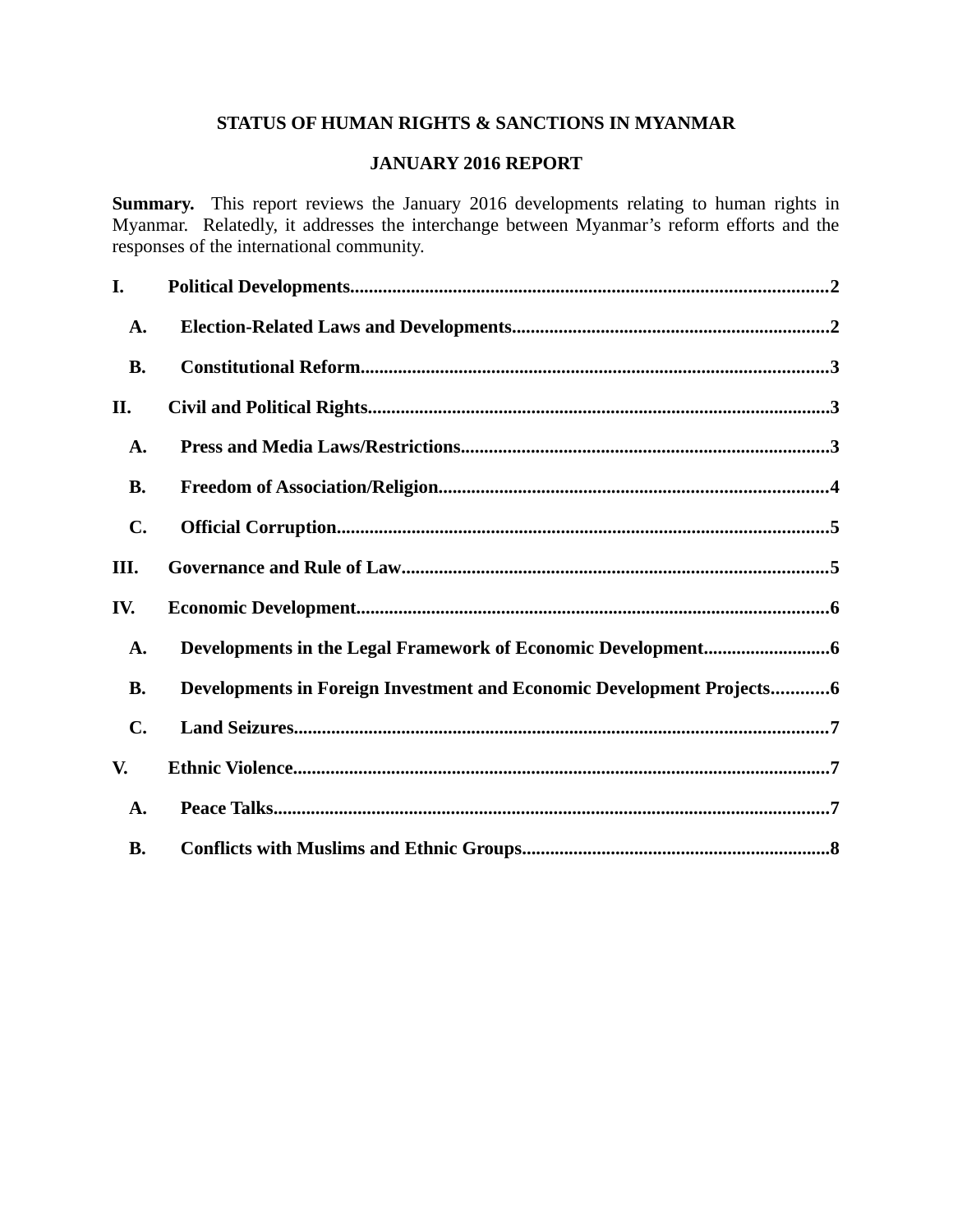#### **I. Political Developments**

#### <span id="page-1-1"></span><span id="page-1-0"></span>**A. Election-Related Laws and Developments**

On January 28, 2016, in a final address to the Myanma parliament, outgoing President Thein Sein hailed the "triumph" of Myanmar's transition of power following the November elections.<sup>1</sup> "Even though there were difficulties and challenges, we were able to bring a democratic transformation eventually. This is a triumph for all of Myanmar's people," President Thein Sein said.<sup>2</sup> Myanmar's new parliament will convene on February 1, 2016, more than two months after the landslide victory by Aung San Suu Kyi's National League for Democracy ("NLD") in the November elections.  $3$  After convening, the new parliament will begin the process of selecting a president to replace Thein Sein in late March.<sup>4</sup>

On January 25, Aung San Suu Kyi and commander-in-chief Senior General Min Aung Hlaing held closed-door discussions in Naypyidaw, the second such talks between the pair since the November elections.<sup>5</sup> According to a senior NLD official who was present at the meeting, the two sides quickly reached decisions on which NLD representatives should assume key roles in the next parliament, but fell into a heated argument when discussing roles to be filled by representatives from the junta-linked Union Solidarity and Development Party ("USDP").<sup>6</sup> Eventually, NLD leaders agreed to nominate T Khun Myat, a USDP member of parliamaent and leader of a people's militia group in northern Shan State, for deputy speaker of the lower house, and Aye Thar Aung, a longtime political comrade of Aung San Suu Kyi and leader of the Arakan National Party ("ANP") for deputy speaker of the upper house.<sup>7</sup> Attendees also confirmed that the NLD will nominate Win Myint, an NLD member of parliament and former High Court advocate, for speaker of the lower house, and Mahn Win Khaing Than, an ethnic Kayin and NLD member of parliament, for speaker of the upper house.<sup>8</sup> Mahn Win Khaing Than is a grandson of Mann Ba Khaing, a national hero who was assassinated, together with Aung San Suu Kyi's father Aung San, in 1947.<sup>9</sup>

Because of the constitutionally reserved parliamentary bloc for unelected military officials, as well as the commander-in-chief's ability to select three powerful ministerial positions (the ministers of home affairs, defense affairs and border affairs), many recognize the importance of cooperation between Aung San Suu Kyi and the military to ensuring that the delicate political handover stays on track.<sup>10</sup> However, the appropriate extent of cooperation with former foes is a contentious issue within the NLD, with the potential to threaten or even derail Aung San Suu Kyi's ambitious agenda.<sup>11</sup> "Breaking down the distrust and convincing everybody to work together represents the single biggest challenge for the incoming administration," said Myint U, an independent consultant and expert on Myanmar bureaucracy.<sup>12</sup> "Failure here may slow down or even stop reforms and could cost the country billions of dollars in lost investment."<sup>13</sup>

Min Aung Hlaing also appointed or re-appointed a total of 386 military delegates to the lower and upper houses of Parliament, as well as to the country's 14 provincial assemblies.<sup>14</sup> To address the challenge presented by the expected rebalancing of Myanmar's parliamentary landscape and legislative process, the military has sought to improve its contingent of delegates by appointing a more senior and experienced group of officers to Parliament.<sup>15</sup> The commander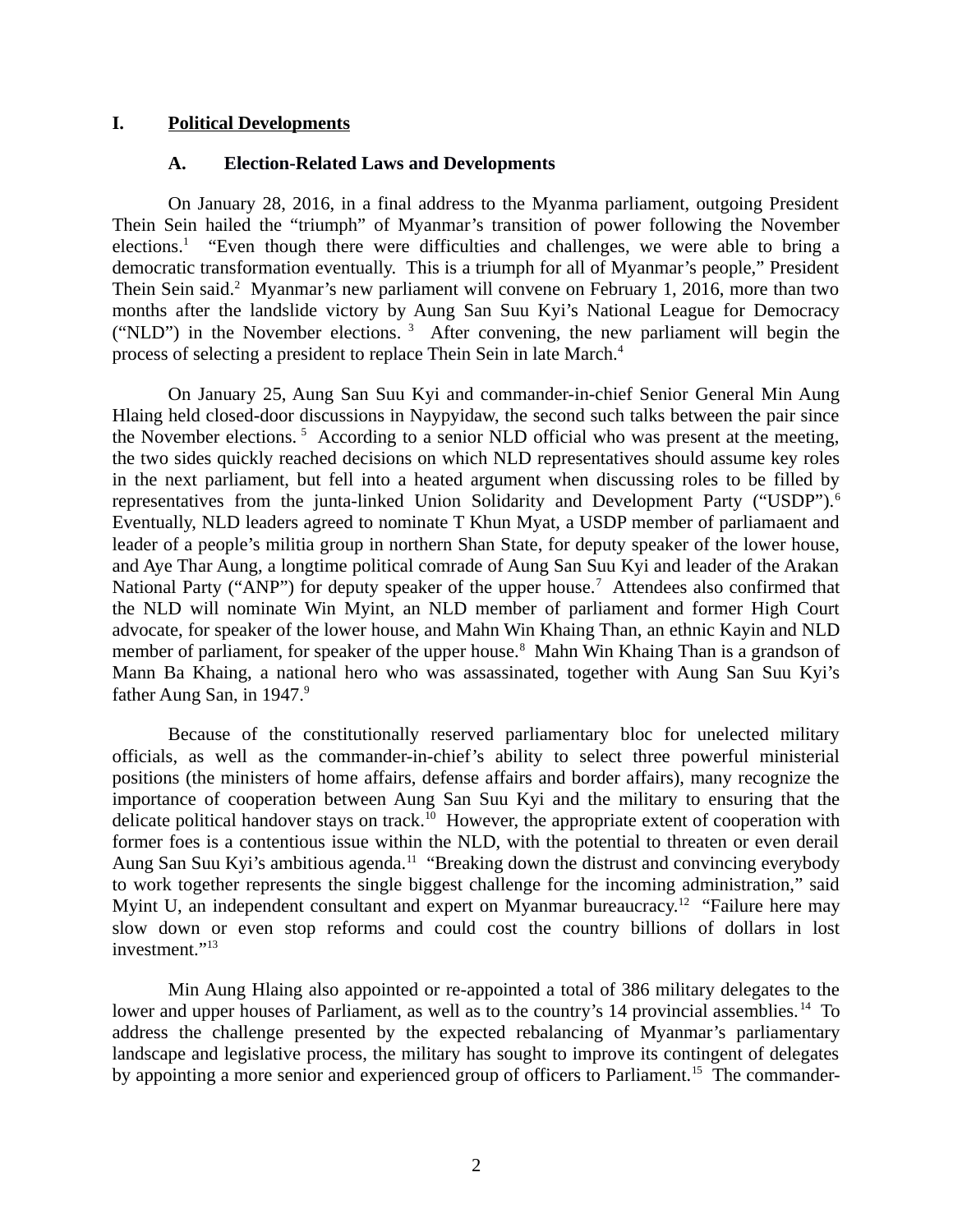in-chief can appoint a maximum of 110 military delegates to the lower house and 56 to the upper house of Parliament.<sup>16</sup>

In a surprise move on January 26, just days before the February 1 inaugural parliamentary session, President Thein Sein asked parliament to expand the powers of the military-controlled Ministry of Home Affairs by giving it control over immigration.<sup>17</sup> Zaw Htay, a director in the President's Office, said that President Thein Sein had decided to combine the Ministry of Immigration and Population with the Ministry of Home Affairs and had written to Parliament asking for its approval.<sup>18</sup> If approved, the proposal would significantly add to the military's power even under an NLD administration.<sup>19</sup> According to Zaw Htay, President Thein Sein's plan would give the military control over immigration issues such as identity cards, visas and passport control.<sup>20</sup> The President's Office claimed that the move was intended to reduce spending, increase the focus on security and strengthen border defense, and although the NLD has vowed to streamline Myanmar's vast bureaucracy, it is unclear whether the party would support such a move to augment the military's still substantial political influence.<sup>21</sup>

On January 27, hundreds of newly-elected Myanmar members of parliament took lessons in lawmaking from the outgoing army-dominated parliament.<sup>22</sup> The new members of parliament include democracy activists from all walks of life and dozens of former political prisoners, but few have any legislative background.<sup>23</sup>

### <span id="page-2-2"></span>**B. Constitutional Reform**

In late January, the NLD, through its the 15-member Central Executive Committee ("CEC"), instructed its parliamentary representatives not to leave the capital, according to eight of the party's rank-and-file members.<sup>24</sup> According to one of the parliamentary sources, "One of the NLD CEC members said there may be some important matters or emergency bills coming up next week." <sup>25</sup> The directive has intensified speculation among lawmakers that the NLD could propose legislation to suspend Article 59(f) of the 2008 Constitution, which effectively prevents Aung San Suu Kyi from becoming president. <sup>26</sup> Such a temporary suspension, according to the speculation, could allow Aung San Suu Kyi to become president without formally amending the constitution, which requires the votes of more than three-quarters of parliamentarians (a nearly unreachable threshold given the military's 25% bloc and effective veto power) and a national referendum.<sup>27</sup>

Ko Ni, the NLD's legal expert, as well as Nyan Win, a senior NLD official and Aung San Suu Kyi's legal advisor, said they thought the parliament could suspend the article with a simple majority.<sup>28</sup> Senior NLD figures either declined to comment or said they were not aware of such a move, which would represent a major shift in their strategy and could pose a direct challenge to the still-powerful military.<sup>29</sup> Meanwhile, representatives of the outgoing government said any attempt to circumvent the provision would be unlawful.<sup>30</sup>

# **II. Civil and Political Rights**

# <span id="page-2-1"></span><span id="page-2-0"></span>**A. Press and Media Laws/Restrictions**

Despite the victory by the NLD in the November elections, members of the Myanma media continue to experience restrictions on free expression and press freedom.<sup>31</sup> In particular,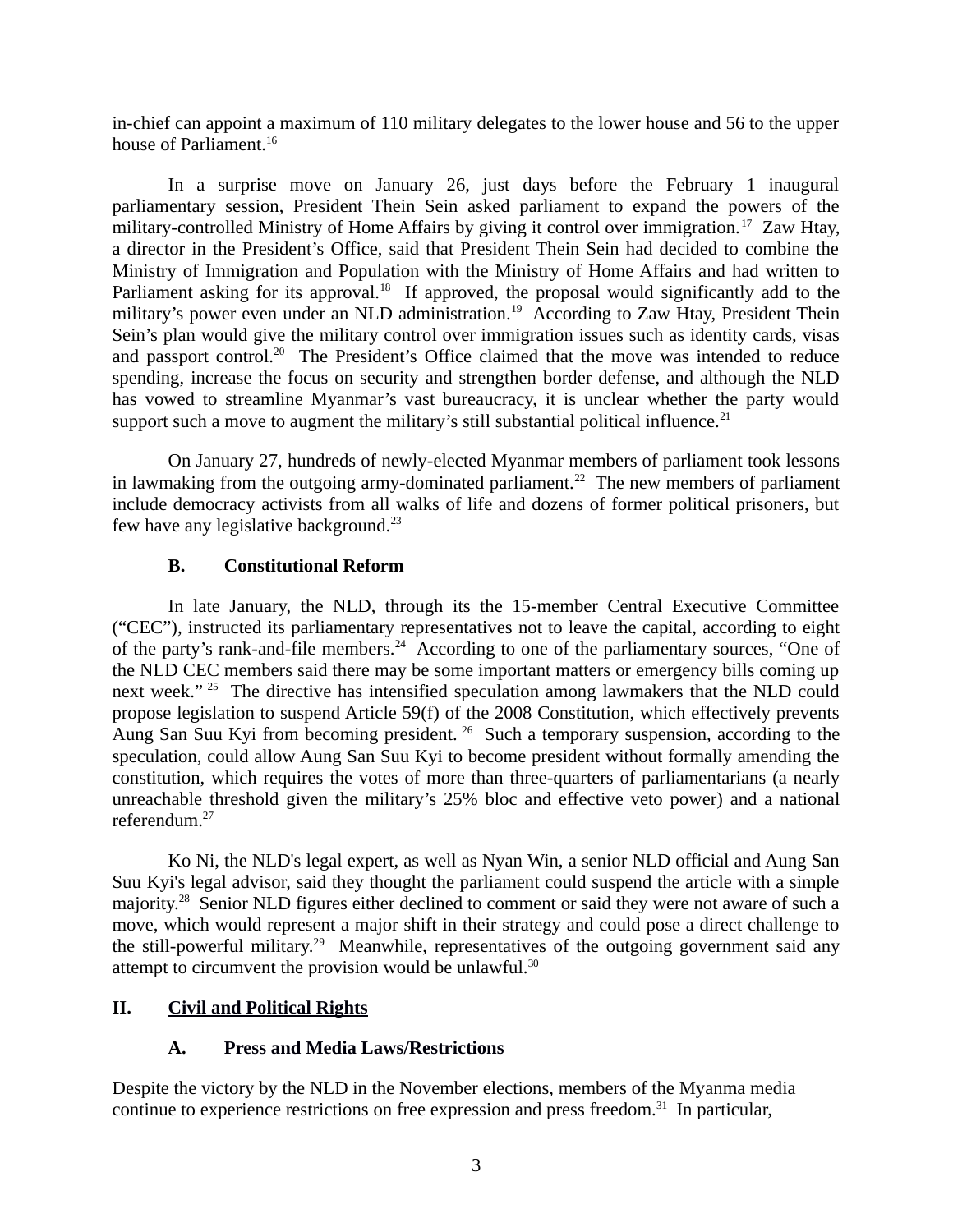reporters continue to encounter difficulties covering the political process in this crucially important time period of power transition.<sup>32</sup> Under the prior regime, reporters could not ask questions to lawmakers, according to Aung Htet, a senior reporter of the local Voice Weekly publication.<sup>33</sup> In April 2015, after photos of sleeping lawmakers were published online, journalists were barred from entering the Parliament chambers until they negotiated with government officials to restore their access one month later.<sup>34</sup> Since then, reporters in the capital have had to make do watching the proceedings from a television in the parliament's corridor.<sup>35</sup> Despite complaining to the new NLD regime about this lack of access, the reporters have not yet received a reply.<sup>36</sup>

On January 22 2016, a court in Hlaing township in Yangon sentenced Kachin activist Patrick Khum Jaa Lee to six months in prison for a Facebook post about army chief Senior General Min Aung Hlaing.<sup>37</sup> Patrick Khum Jaa Lee was arrested on October 14 2015 at his home in Yangon and has been in prison since then. He was charged under Section 66(d) of Myanmar's 2013 Telecommunications Law for sharing a photo of a man dressed in traditional Kachin longyi (sarong) stepping on the image of the army chief.<sup>38</sup> Since he was detained, Patrick Khum Jaa Lee has been denied bail on numerous occasions despite appeals on the grounds of his deteriorating health in prison. His wife said that the bail was denied "without giving any proper reasons."<sup>39</sup>

### <span id="page-3-0"></span>**B. Freedom of Association/Religion**

On December 31, 2015, authorities in Myanmar denied an application for a planned seminar "Consideration on the Ethnic Identity of So-called Rohingya" on the ethnic identity of Rohingya Muslims, in which internationally sourced historical and cultural evidence about the Rohingya was to be discussed.<sup>40</sup> A senior official, speaking on conditions of anonymity, stated that the government feared that the seminar would spark anger among the public. $41$ 

On January 4, Myanmar's Independence Day, local authorities banned the Sunni Jameh Mosque in Yangon's Teikgyi Township from celebrating its  $75<sup>th</sup>$  birthday.<sup>42</sup> This decision followed on the heels of a complaint by Wirathu, an influential Myanma monk accused of inciting anti-Muslim sentiment over the past few years. Wirathu had posted on Facebook that the celebration organizers planned "to preach about the Rohingya at the platinum jubilee at the mosque" and that this act was "testing the waters" in advance of the National League for Democracy taking power in March.<sup>43</sup> The mosque's caretaker denied that the mosque had any plans to discuss the Rohingya at the event, and that the precise date had been chosen to correspond with the national holiday to facilitate high attendance.<sup>44</sup>

On January 7, Global Engage published a press release on the 10-day Religion and Rule of Law certificate program that had been hosted by the Sitagu International Buddhist Academy and the Institute for Global Engagement, a US-based NGO that works to promote religious freedom.<sup>45</sup> The program was held from November 30-December 9, 2015, and offered lectures from noted professors and scholars from Australia, China, Indonesia, Myanmar, Singapore, Thailand, USA, and Vietnam.<sup>46</sup> Although initially designed for 30 participants,<sup>47</sup> over 120 people attended the conference, including a panel of international observers.<sup>48</sup> The opening and closing ceremonies of the event were broadcast on national television in Myanmar.<sup>49</sup>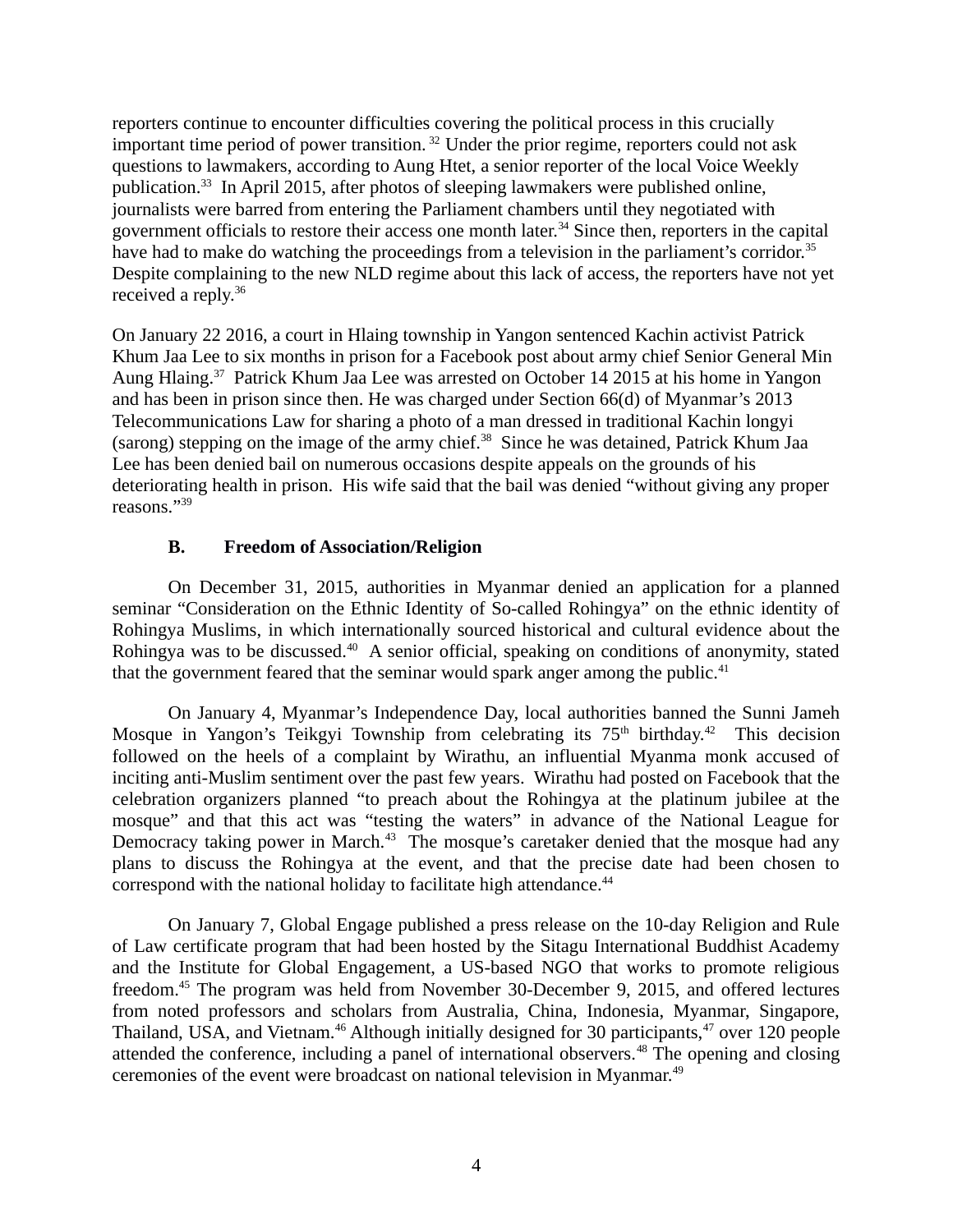On January 22, the Sitagu International Buddhist Academy begins hosting a three-day World Buddhist Conference in Sagaing Township.<sup>50</sup> The conference is expected to bring approximately 700 religious and spiritual leaders together—200 international experts and 500 local scholars from around the country—to discuss how to build and maintain peace and how to solve problems when they arise.<sup>51</sup> The conference will feature case studies from countries that have experienced religious problems with an aim of learning from those experiences.<sup>52</sup> Wirathu stated that, as of January 21, he had not received an invitation to attend the conference.<sup>53</sup>

### <span id="page-4-1"></span>**C. Official Corruption**

Myanmar submitted the country's first report under the Extractive Industries Transparency Initiative (the "EITI") on January 2, 2016.<sup>54</sup> The EITI is a voluntary initiative through which countries commit to publish reports on how their respective governments manage the oil, gas, and mining sectors.<sup>55</sup> These reports include a reconciliation of revenues paid by extractive companies and revenues received by governments.<sup>56</sup> The process is managed in each country by a multi-stakeholder group (the "MSG") which consists of government, civil, and industry representatives.<sup>57</sup> Myanmar was accepted as an EITI candidate at the International EITI board meeting on July 2, 2014.<sup>58</sup> EITI candidacy is a temporary status which is intended to lead to timely compliance with the EITI requirements.<sup>59</sup> When the EITI board admits an EITI candidate, it establishes deadlines for publishing the first EITI Report, typically around 18 months following the country's admittance to the EITI.<sup>60</sup>

The report submitted by Myanmar focuses on three sectors: Oil and Gas, Gems and Jade, and other minerals. $61$  The Myanmar report profiles extractive companies and details their legal ownership, $62$  listing their applicable licenses and providing overviews of the awards process through which licenses are granted. $63$  Although civil groups have high hopes for Myanmar's engagement with the EITI, some observers noted certain shortcomings of the inaugural effort.<sup>64</sup> A representative from the Myanmar Alliance Transparency Accountability Coalition ("MATA"), which was part of the MSG involved in preparing Myanmar's EITI report, stated that "not all the companies active in the natural resource sector are covered in the report" and that the report "left out many small-scale companies."<sup>65</sup> Min Zar Ni, a senior technical policy analyst at EITI in Myanmar, noted that "in order to make a comprehensive reconciliation process within the time frame, you have to decide on a threshold but the scope of the report would expand with every year."<sup>66</sup>

#### <span id="page-4-0"></span>**III. Governance and Rule of Law**

Commander-in-chief Min Aung Hlaing has responded to the shift in power following last November's general elections by packing political power and experience into the military's constitutionally guaranteed parliamentary seats, committing an overall higher-ranked and tested contingent to the legislative battlefield.<sup>67</sup> This appointment of military officers to governmental roles—which does not require that the appointees resign from their military role, but rather has them seconded to parliamentary duty—continues the reversal of Min Aung Hlaing's predecessor's record of appointing more junior officers to the role, and may signify a response to the loss by the USDP of its political advantage.<sup>68</sup> Three two-star generals, 12 brigadier generals and 11 colonels were appointed to the military's parliamentary bloc, many of whom have served in the legislature previously and bring significant political experience to bear.<sup>69</sup> By contrast, the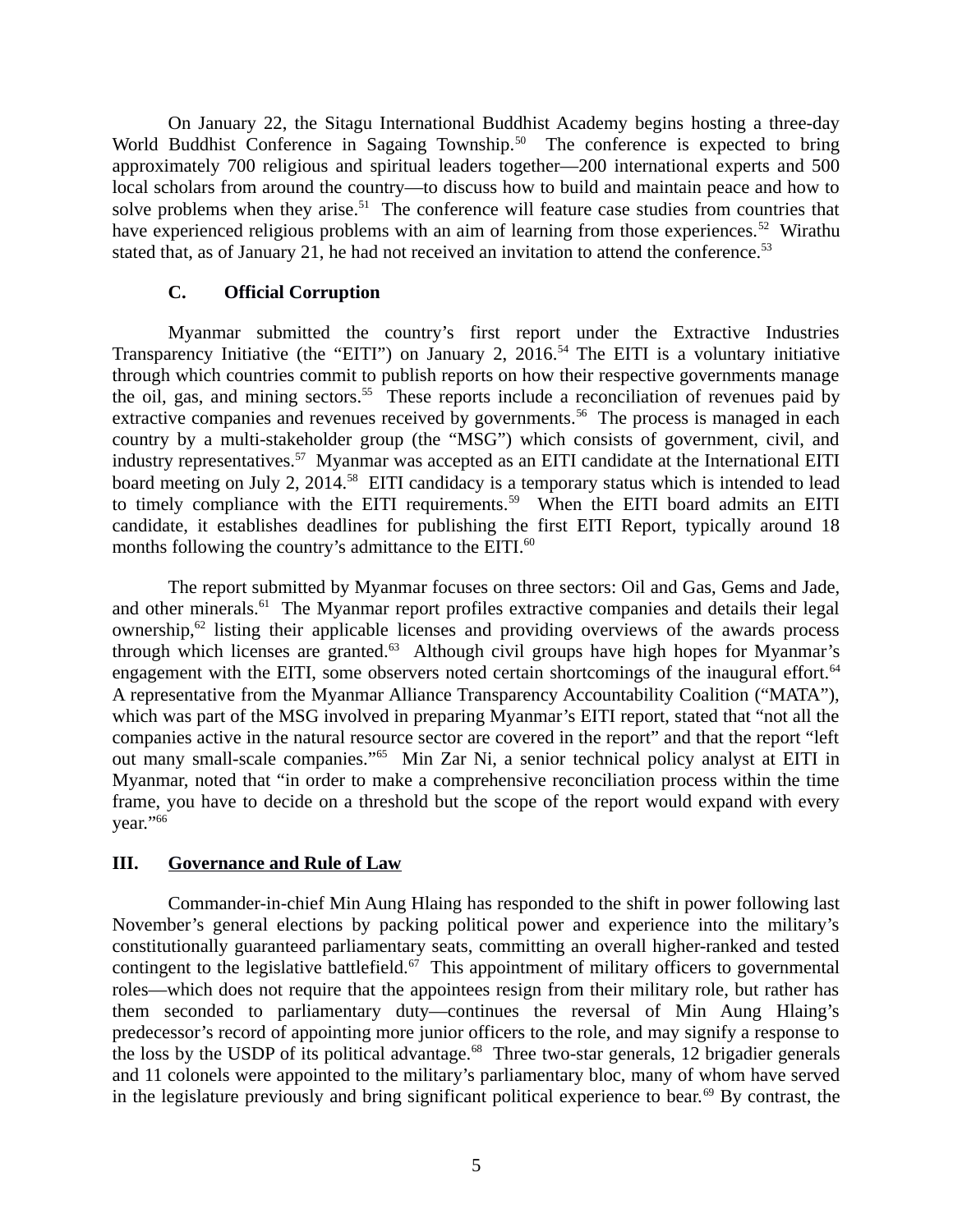recently victorious NLD and sorely defeated USDP are fielding many legislative newcomers.<sup>70</sup> The military is guaranteed 25% of parliamentary seats, as well as up to one-third of seats in the provincial parliaments.<sup>71</sup>

Myanmar's Union Attorney General's Office ("UAGO") unveiled a new "strategic plan" aimed at bolstering the rule of law through the establishment of new laws to protect human rights, the execution of fair and accountable prosecution, the combatting of corruption and the implementation of general reform intended to bring the UAGO into line with international rule of law standards.<sup>72</sup> Carrying out the strategic plan may be necessary to revive public confidence in the UAGO, which confidence is currently at a low and reflects the widely-held belief that the office is under the military's control.<sup>73</sup> The International Commission of Jurists expressed their approval of the plan, as well as their hope that the inbound NLD would appoint an appropriate and responsible Attorney General to the position.<sup>74</sup> The position has the capacity to wield great influence over, or stifle, the expansion of rule of law to which the NLD has committed, whether through provision of legal advice, participation in legislative drafting, or in particular through its involvement in judicial proceedings.<sup>75</sup>

One positive step along the way to greater rule of law is the establishment of the Independent Lawyers' Association of Myanmar ("ILAM"), which held its inaugural meeting this month.<sup>76</sup> Launched after three years of preparation by Aung San Suu Kyi and the International Bar Association, the ILAM boasts over 2,000 members and is charged with upholding and upgrading standards of professional conduct and ethics, as well as promoting public awareness of the availability of rule of law and access to justice. $77$ 

#### **IV. Economic Development**

#### <span id="page-5-2"></span><span id="page-5-1"></span>**A. Developments in the Legal Framework of Economic Development**

On January 5, 2016, Myanmar's Parliament passed legislation that gives effect to the Convention on the Recognition of Foreign Arbitral Awards, the so-called "New York Convention," to which Myanmar acceded in April 2013. The law is expected to be seen as a positive development for international investors, which had historically used arbitration clauses in favor of Singapore or Hong Kong for Myanmar-related disputes.<sup>78</sup>

On January 25, 2016, the Banks and Financial Institutions Law was passed by Myanmar's Parliament. The legislation adopts key components of the Basel III Accord, including heightened capital and risk management requirements, and represents a significant step in the country's transition to international banking standards.<sup>79</sup>

# <span id="page-5-0"></span>**B. Developments in Foreign Investment and Economic Development Projects**

The conclusion of Myanmar's historic elections last November, together with a smooth transition of political power, is expected to lead to increased investor confidence and, ultimately, foreign direct investment ("FDI"), according to statements from representatives of the Myanmar Centre for Responsible Business and other organizations.<sup>80</sup> Increased FDI is also expected to follow the signing of the Myanmar-European Union investment protection agreement in the first half of this year.<sup>81</sup>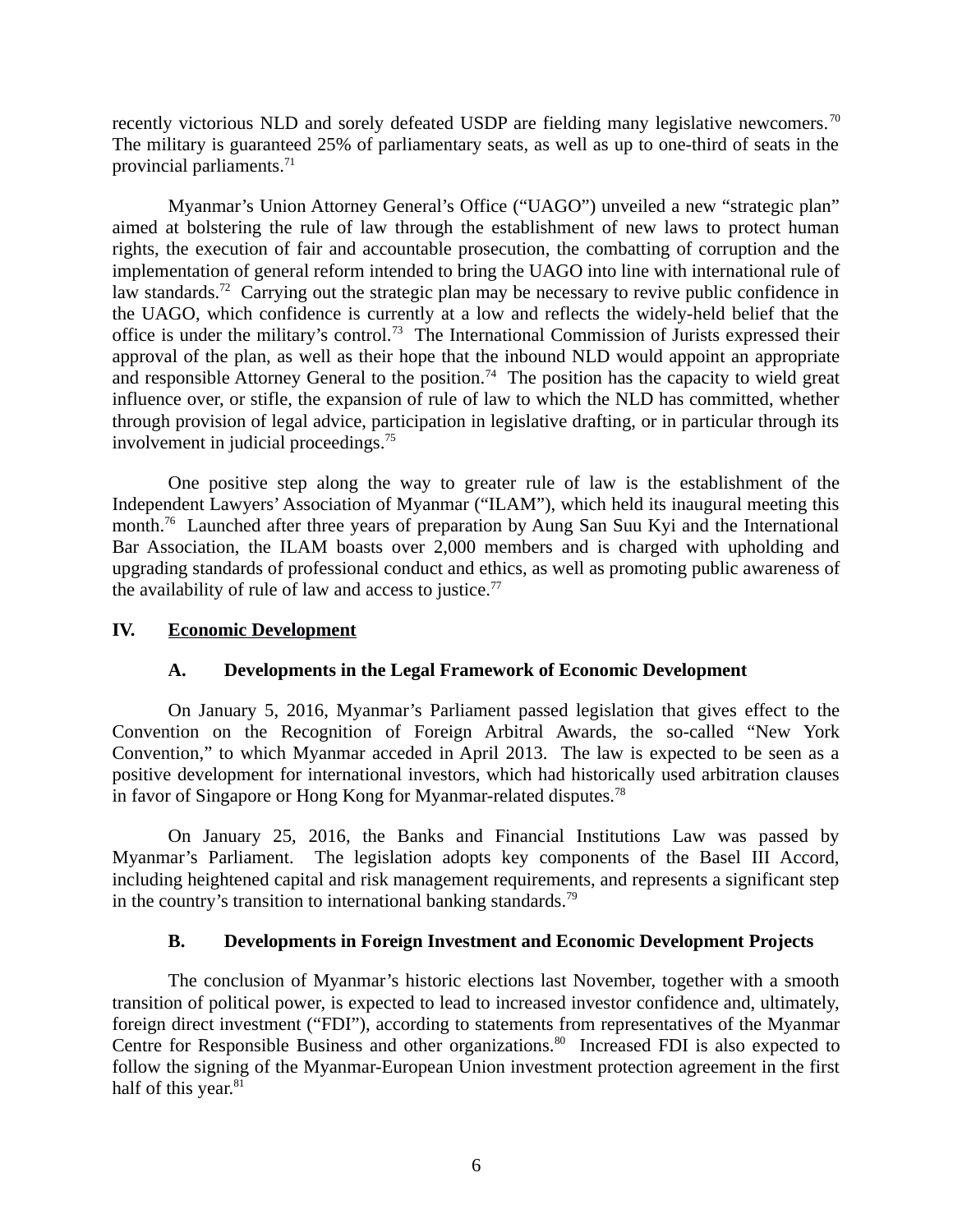On January 15, 2016, Myanmar announced new requirements for evaluating the environmental and social impacts of development projects. The requirements were drafted with assistance from the Asian Development Bank and, among other features, specify the type and scope of environmental assessments required for all investment projects that could cause environmental and social harm.<sup>82</sup>

### <span id="page-6-2"></span>**C. Land Seizures**

In January, after protracted negotiations with landowners who will be affected by a bridge development plan near Yangon, the Ministry of Construction agreed to compensate those landowners.<sup>83</sup> No funds have yet been paid, however, and affected landowners are hoping the payments are made before the new government forms in March.<sup>84</sup> Farmers in a different area near Yangon have also negotiated the sale of their lands, which they have agreed to give up so that a new city can be built. <sup>85</sup> As compensation, the farmers will receive a new area of land equal to 20% of the land they signed over and an apartment in the new city.  $86$  In Bago Region, in a rare instance of restitution, a company called KMA Group returned seized land to owners, and paid cash compensation to residents whose land had been retained.<sup>87</sup>

Simultaneously, the government continues to crack down on land-related protests. Approximately 200 farmers had planned to protest land abuses related to the Chinese-owned Letpadaung copper mine in January, but were obstructed by police before being able to organize their protest.<sup>88</sup> The group intended to protest the mine company's decision to forego compensation for crops that had been destroyed or displaced by the controversial mine.<sup>89</sup> Farmers in Shan State held a press conference on January  $3<sup>rd</sup>$  to protest against unfair treatment received when trying to reclaim seized lands. $90$  The farmers claimed that they faced threats when trying to retake lands taken from them in southern Shan State and in some cases were prosecuted in court instead of reaching a settlement of their complaints. $91$ 

In the Mandalay Region, locals and their supporters reclaimed land that was seized by a mining company.<sup>92</sup> After the government ignored their repeated complaints, some 300 people retook the land by placing flags along its boundaries.<sup>93</sup> One villager claimed that the group will now begin their own gold mining work there.<sup>94</sup> The mining company did not attempt to impede this action; when asked, representatives had no comment, merely stating that the government would resolve the dispute.<sup>95</sup>

Meanwhile, the NLD announced that it will compile a list of seized land in Kayah State.<sup>96</sup> Despite being Myanmar's smallest state, Kayah state has the highest incidence of seized farmland, according to one committee member of the Karenni State Farmers' Union ("KFSU").<sup>97</sup> KFSU is compiling the list for the NLD and expects to finish by March. $98$ 

# **V. Ethnic Violence**

# <span id="page-6-1"></span><span id="page-6-0"></span>**A. Peace Talks**

From January 12–16, over 700 delegates from various constituencies convened for the Union Peace Conference with goals of ending the country's armed conflict through peace talks, political dialogue and national reconciliation.<sup>99</sup> Initial reports on the conference suggested that "[a] string of proposals were raised, but no decisions were made."<sup>100</sup>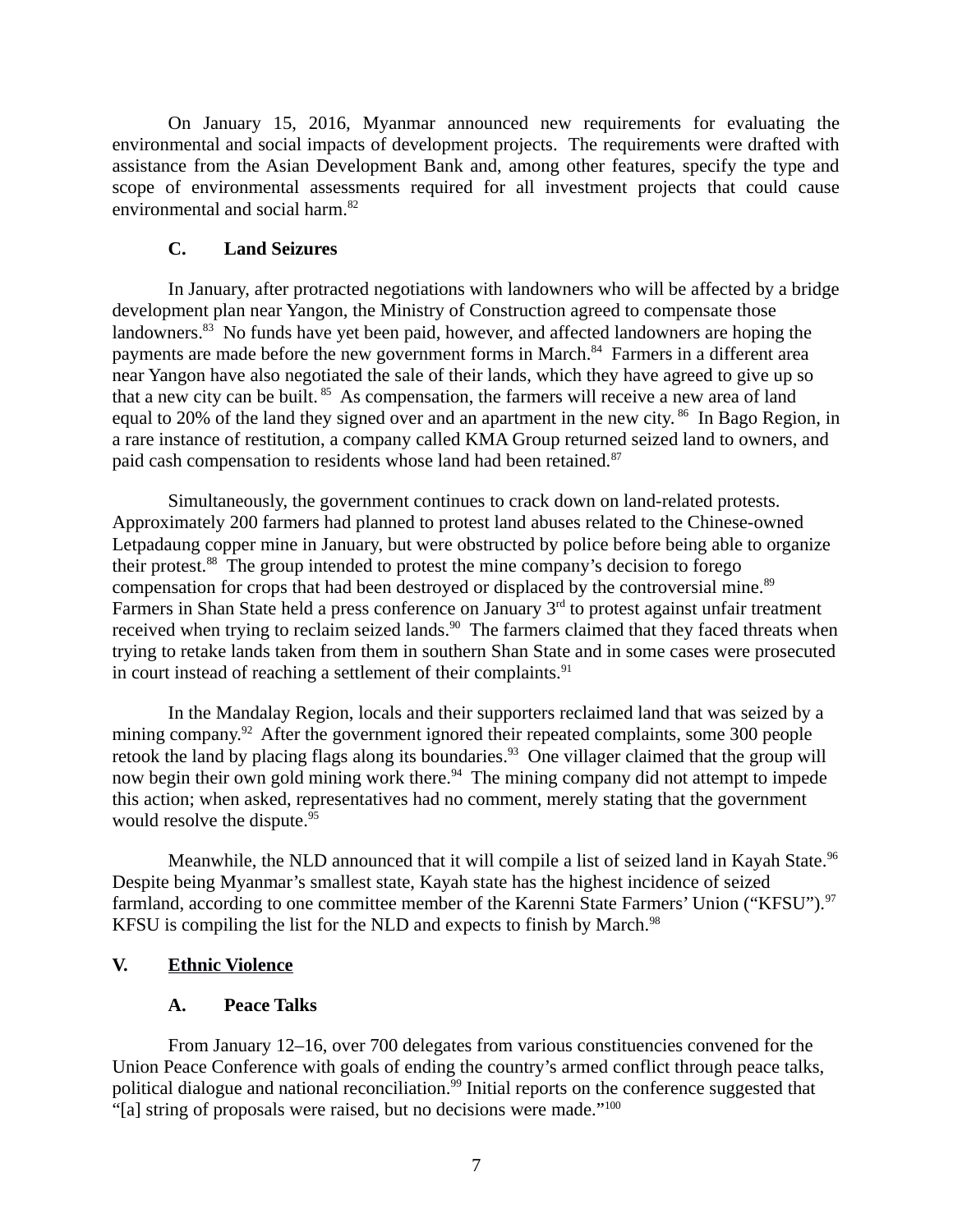A number of non-signatories refused to attend the Conference as observers.<sup>101</sup> The United Wa State Army, the country's largest armed ethnic group, refused to attend the "meaningless political dialogue" on the basis that the "ongoing conflict and the government's refusal to recognize three ethnic armed groups undermine the peace process."<sup>102</sup> Further, The United Nationalities Federal Council, a coalition of ethnic minorities, "has resolved not to participate in the peace process until it is all-inclusive and after the incoming government steps in."<sup>103</sup> Civil organizations have continued to object to the peace talks, in part because of ongoing conflict in Arakan, Kachin and Shan states.<sup>104</sup>

At the conference, the Myanmar Army stood firm in its demands "to establish a single federal army, while urging some ceasefire non-signatories to join the peace process"<sup>105</sup> and that the 2008 Constitution be kept as the cornerstone of political decisions related to defense and security.<sup>106</sup> The 2008 Constitution has been a recurring obstacle in the peace process, because it does not provide the level of state autonomy desired by ethnic minorities.<sup>107</sup> The government is reportedly afraid that states may attempt to secede if they are given too much autonomy.<sup>108</sup> This disagreement led to the talks winding down "with a feeling of skepticism among many ethnic representatives."<sup>109</sup>

Continued military action in some parts of the country has added tension to the peace process. The "first reported breach of the nationwide ceasefire agreement" occurred on December 31, 2015.<sup>110</sup> The Restoration Council of Shan State (RCSS) accused the government of violating the agreement by attacking RCSS forces in southeast Shan State.<sup>111</sup> A spokesperson for the Shan State Army-South, the military wing of the RCSS, stated that there may be "something wrong" with the ceasefire agreement if the group did not receive an explanation for the attacks on their troops.<sup>112</sup>

Women continue to be underrepresented in the peace process, constituting only 7% percent of participants in the Union Peace Conference.<sup>113</sup> Some reports alleged that comments made by women were not adequately reflected in the daily records and meeting minutes.<sup>114</sup> At the end of the Peace Conference, "attendees agreed on a four-point path forward, including a vague commitment to 'enable at least 30% participation by women at different levels' in accordance with the ceasefire agreement."<sup>115</sup>

In January, the NLD indicated that they had plans to expand the reach of the peace accord, and expressed the party's desire to "bring all groups to the nationwide ceasefire agreement that is already signed by some groups."<sup>116</sup> According to NLD officials, the peace process will be the "first priority" of the new NLD government, when it takes power. $117$  The chief of the Myanmar Army has "promised greater transparency throughout the peace process."<sup>118</sup>

#### <span id="page-7-0"></span>**B. Conflicts with Muslims and Ethnic Groups**

Stability after the elections will likely be tested by the government's treatment of an estimated 1.2 million ethnic Rohingya Muslims.<sup>119</sup> Since the violence in 2012 between Rakhine Buddhists and Muslims displaced over 140,000 people, there has been renewed persecution of the Rohingya, including the loss of partial citizenship rights when ID cards were revoked, and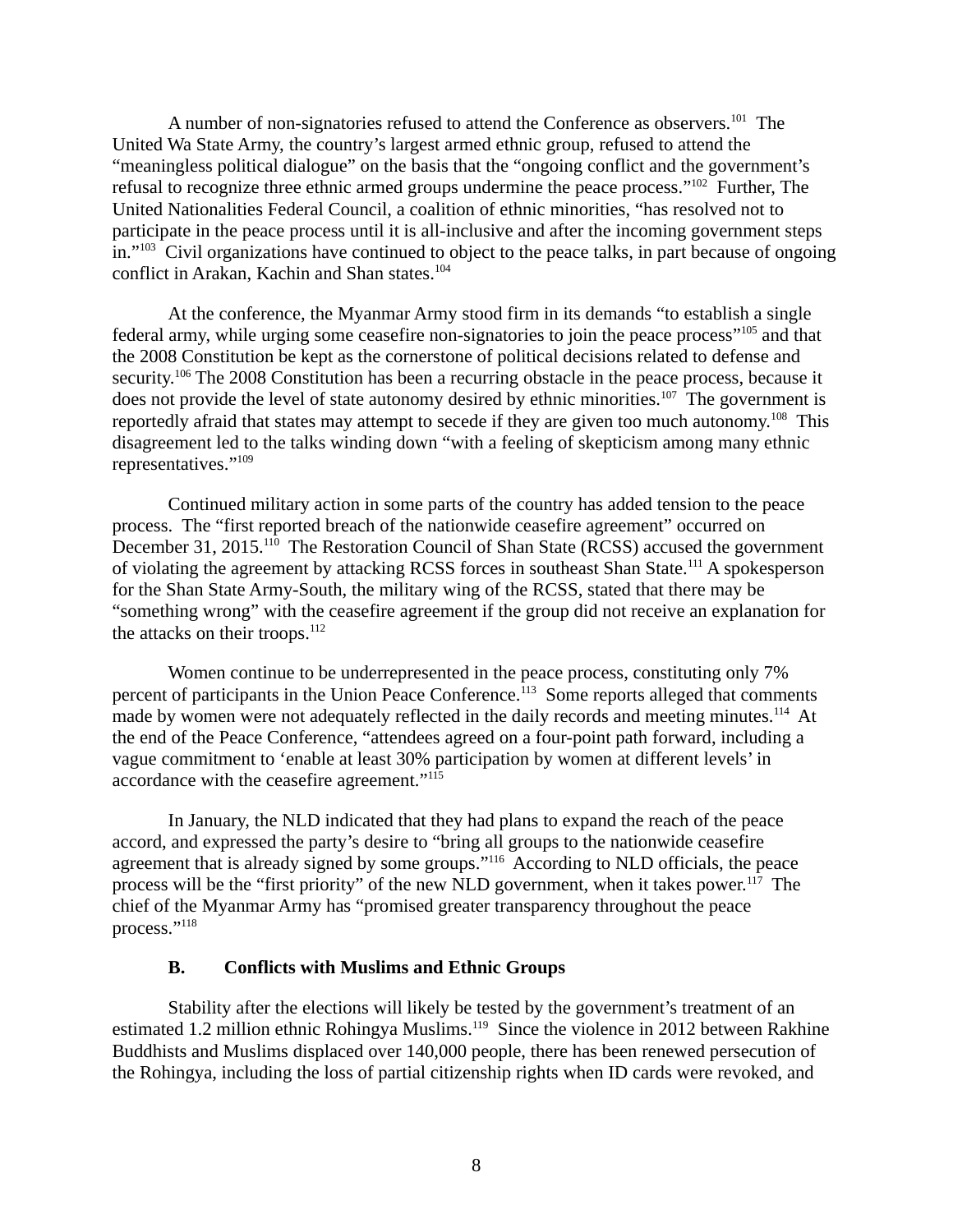the stripping of their voting rights.<sup>120</sup> This disenfranchisement was noted as one of the democratic deficiencies for an otherwise fairly smooth 2015 elections.<sup>121</sup>

Amid rising anti-Muslim sentiment fueled by ultra-nationalist monks since 2013, Aung San Suu Kyi was caught between growing international calls for her to speak out on behalf of the Rohingya and domestic fears that any voicing of support for them, or Muslims in general, would diminish her domestic electoral appeal.<sup>122</sup> Her response to the persecution has been largely one of silence.<sup>123</sup>

The NLD has stated that the government needed to "address the issue of citizenship fairly, transparently, and as quickly as possible."<sup>124</sup> However, the government has failed to do this and, at a press conference days ahead of the November 8 elections, Aung San Suu Kyi said, "I think it's very important that we should not exaggerate the problems in this country … I would promise everybody who is living in this country proper protection in accordance with the law and in accordance with the norms of human rights."<sup>125</sup> In response to a pointed question on amending the 1982 Citizenship Law, which has been used to deprive Rohingya of full citizenship, she said that repealing any law was up to parliament.<sup>126</sup>

Apart from the uncertainty the Rohingya community faces in post-election Myanmar, there has been a large increase in the number of severely malnourished children in northern Rakhine, an area that is 90% Rohingya.<sup>127</sup> According to a European Union agency, after floods destroyed crops, damaged rice paddies and contaminated water sources six months ago, malnutrition has spread. <sup>128</sup> The number of severely malnourished children under the age of five newly admitted to a European Commission-backed feeding program in Maungdaw district shot up after the floods, but the regional nutrition coordinator noted that the real number of malnourished children is far higher than the number in the feeding program.<sup>129</sup>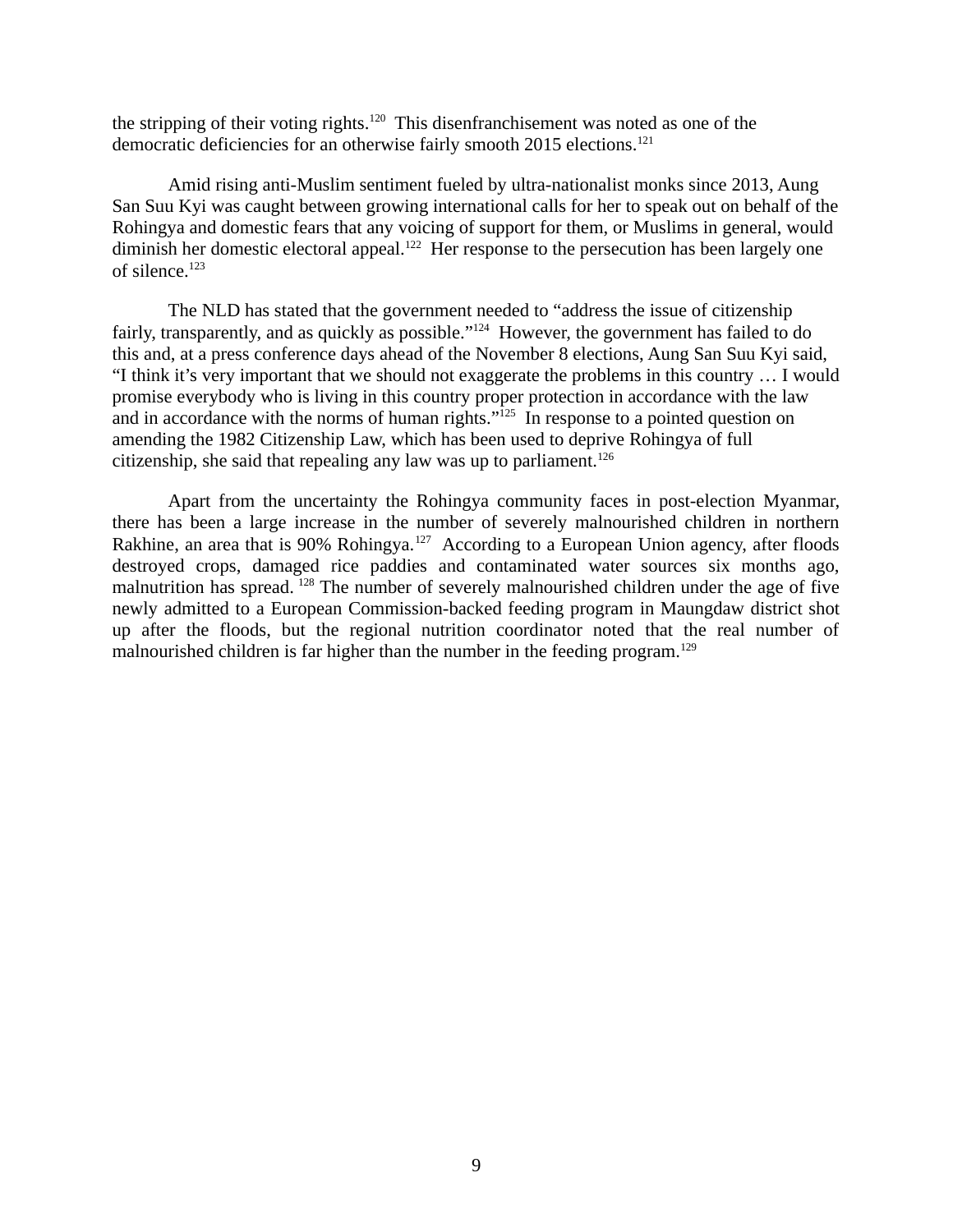|                                                                                                    | 1 Yahoo News, January 28, 2016: http://news.yahoo.com/myanmar-president-hails-triumph-democratic-transition-041923081.html.   |  |  |
|----------------------------------------------------------------------------------------------------|-------------------------------------------------------------------------------------------------------------------------------|--|--|
|                                                                                                    | 2 Id.                                                                                                                         |  |  |
|                                                                                                    | 3 BBC News, January 6, 2016: http://www.bbc.com/news/world-asia-35240449; Channel NewsAsia, January 27, 2016:                 |  |  |
|                                                                                                    | http://www.channelnewsasia.com/news/asiapacific/myanmar-president-pushes/2461220.html.                                        |  |  |
| 4 Id.                                                                                              |                                                                                                                               |  |  |
|                                                                                                    | 5 Channel NewsAsia, January 27, 2016: http://www.channelnewsasia.com/news/asiapacific/myanmar-president-                      |  |  |
|                                                                                                    | pushes/2461220.html.                                                                                                          |  |  |
|                                                                                                    | 6 Reuters, January 28, 2016: http://uk.reuters.com/article/uk-myanmar-politics-nld-idUKKCN0V6049.                             |  |  |
|                                                                                                    | 7 Reuters, January 28, 2016: http://uk.reuters.com/article/uk-myanmar-politics-nld-idUKKCN0V6049; Mizzima, January 29, 2016:  |  |  |
|                                                                                                    | http://mizzima.com/news-domestic/myanmar-embark-new-chapter-parliament-convenes.                                              |  |  |
|                                                                                                    | 8 Mizzima, January 29, 2016: http://mizzima.com/news-domestic/myanmar-embark-new-chapter-parliament-convenes.                 |  |  |
| 9 Id.                                                                                              |                                                                                                                               |  |  |
|                                                                                                    | 10 Reuters, January 28, 2016: http://uk.reuters.com/article/uk-myanmar-politics-nld-idUKKCN0V6049; Channel NewsAsia, January  |  |  |
|                                                                                                    | 27, 2016: http://www.channelnewsasia.com/news/asiapacific/myanmar-president-pushes/2461220.html.                              |  |  |
| 11 Reuters, January 28, 2016: http://uk.reuters.com/article/uk-myanmar-politics-nld-idUKKCN0V6049. |                                                                                                                               |  |  |
| 12 Id.                                                                                             |                                                                                                                               |  |  |
| 13 Id.                                                                                             |                                                                                                                               |  |  |
|                                                                                                    | 14 Nikkei Asian Review, January 27, 2016: http://asia.nikkei.com/Viewpoints/Viewpoints/Myanmar-military-chief-revamps-his-    |  |  |
| parliamentary-team.                                                                                |                                                                                                                               |  |  |
| 15 Id.                                                                                             |                                                                                                                               |  |  |
| 16 Id.                                                                                             |                                                                                                                               |  |  |
|                                                                                                    | 17 Channel NewsAsia, January 27, 2016: http://www.channelnewsasia.com/news/asiapacific/myanmar-president-                     |  |  |
|                                                                                                    | pushes/2461220.html.                                                                                                          |  |  |
| 18 Id.                                                                                             |                                                                                                                               |  |  |
| 19 Id.                                                                                             |                                                                                                                               |  |  |
| 20 Id.                                                                                             |                                                                                                                               |  |  |
| 21 Id.                                                                                             |                                                                                                                               |  |  |
|                                                                                                    | 22 Channel NewsAsia January 27, 2016: http://www.channelnewsasia.com/news/asiapacific/suu-kyi-s-novice-mps/2464054.html.      |  |  |
| 23 Id.                                                                                             |                                                                                                                               |  |  |
| 24                                                                                                 | Reuters, February 2, 2016: http://www.reuters.com/article/us-myanmar-politics-idUSKCN0VB1ES.                                  |  |  |
| 25 Id.                                                                                             |                                                                                                                               |  |  |
| 26 Id.                                                                                             |                                                                                                                               |  |  |
| 27 Id.                                                                                             |                                                                                                                               |  |  |
| 28 Id.                                                                                             |                                                                                                                               |  |  |
|                                                                                                    |                                                                                                                               |  |  |
| 29 Id.                                                                                             |                                                                                                                               |  |  |
| 30 Id.                                                                                             |                                                                                                                               |  |  |
|                                                                                                    | 31 Southeast Asian Press Alliance, February 1, 2016: https://www.seapa.org/censorship-remains-a-big-challenge-for-incoming-   |  |  |
| parliament/.                                                                                       |                                                                                                                               |  |  |
| 32 Id.                                                                                             |                                                                                                                               |  |  |
| 33 Id.                                                                                             |                                                                                                                               |  |  |
| 34 Id.                                                                                             |                                                                                                                               |  |  |
| 35 Id.                                                                                             |                                                                                                                               |  |  |
|                                                                                                    |                                                                                                                               |  |  |
| 36 Id.                                                                                             |                                                                                                                               |  |  |
|                                                                                                    | 37 Southeast Asian Press Alliance, January 22, 2016: https://www.seapa.org/court-sentences-another-facebook-user-to-jail-for- |  |  |
|                                                                                                    | defaming-army-chief/                                                                                                          |  |  |
| 38 Id.                                                                                             |                                                                                                                               |  |  |
| 39 Id.                                                                                             |                                                                                                                               |  |  |
| 40                                                                                                 | Anadolu Agency, December 31, 2015: http://aa.com.tr/en/world/myanmar-authorities-block-anti-rohingya-                         |  |  |
|                                                                                                    | seminar/498853 (see also http://mizzima.com/news-domestic/rohingya-seminar-yangon-blocked-gov%E2%80%99t)                      |  |  |
| 41                                                                                                 | Id.                                                                                                                           |  |  |
| 42                                                                                                 | The Muslim News, January 4, 2016: http://muslimnews.co.uk/news/south-east-asia/myanmar-authorities-ban-mosques-               |  |  |
|                                                                                                    | jubilee-celebrations/                                                                                                         |  |  |
| 43                                                                                                 | Id.                                                                                                                           |  |  |
| 44                                                                                                 | Id.                                                                                                                           |  |  |
| 45                                                                                                 | Global Engage, January 7, 2016: https://globalengage.org/news-media/press-release/ige-partners-in-myanmar-during-             |  |  |
|                                                                                                    | period-of-historic-transition-to-civilian-ru                                                                                  |  |  |
| 46                                                                                                 | Id.                                                                                                                           |  |  |
| 47                                                                                                 | Channel NewsAsia, December 11, 2015: http://www.channelnewsasia.com/news/asiapacific/in-myanmar-a-                            |  |  |
|                                                                                                    | training/2338350.html                                                                                                         |  |  |
| 48                                                                                                 | Global Engage, January 7, 2016: https://globalengage.org/news-media/press-release/ige-partners-in-myanmar-during-             |  |  |
|                                                                                                    | period-of-historic-transition-to-civilian-ru                                                                                  |  |  |
| 49                                                                                                 | Id.                                                                                                                           |  |  |
| 50                                                                                                 | Irrawaddy, January 21, 2016: http://www.irrawaddy.com/burma/burma-to-host-world-buddhist-peace-summit-amid-                   |  |  |
|                                                                                                    | interfaith-woes-at-home.html                                                                                                  |  |  |
| 51                                                                                                 | Id.                                                                                                                           |  |  |
| 52                                                                                                 | Id.                                                                                                                           |  |  |
| 53                                                                                                 | Id.                                                                                                                           |  |  |
| 54                                                                                                 | MEITI, January 3, 2016: http://myanmareiti.org/content/myanmar-first-eiti-report                                              |  |  |
| 55                                                                                                 | U.S. Department of State, undated: http://www.state.gov/e/enr/c56887.htm                                                      |  |  |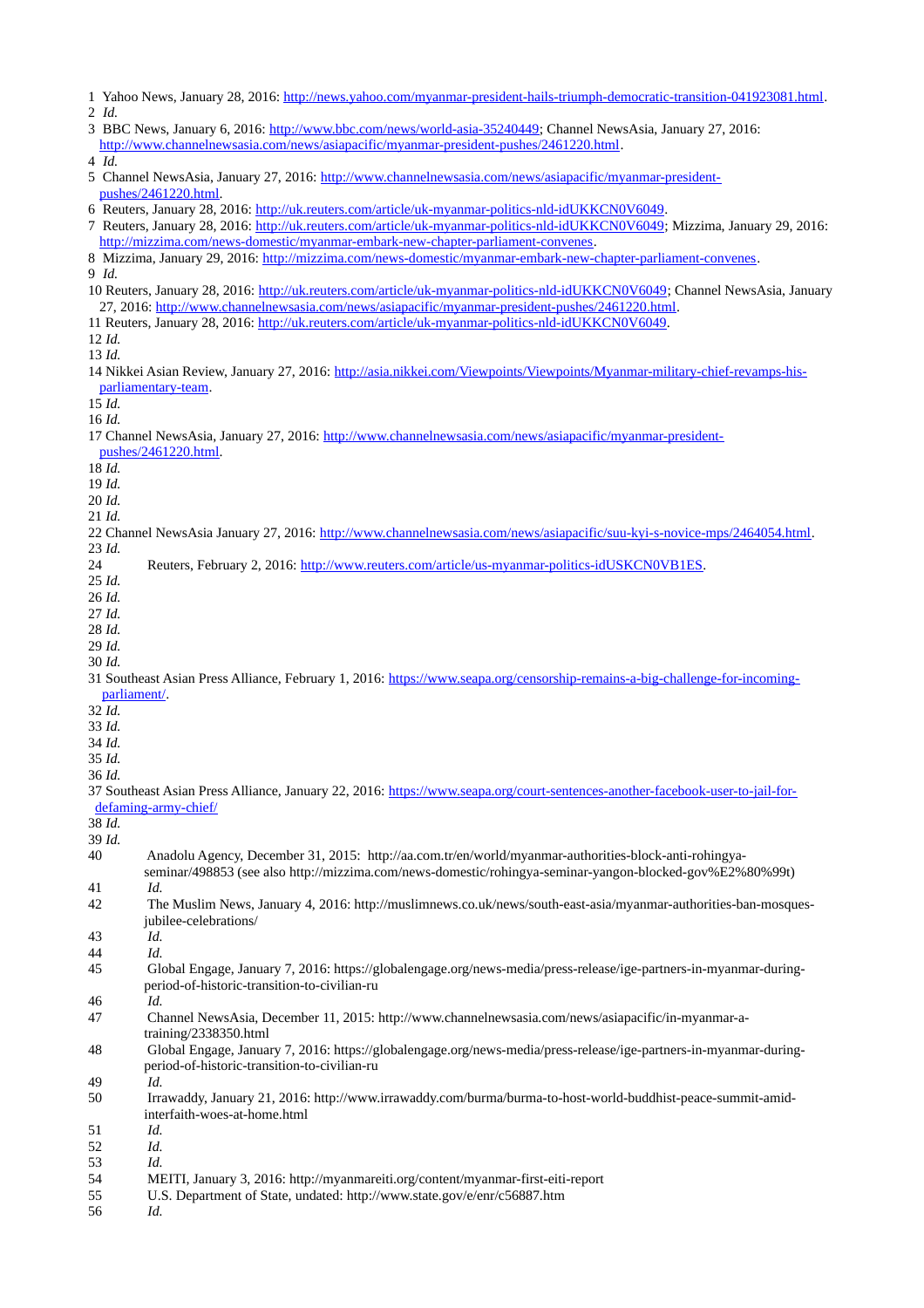- 57 *Id.*
- 58 EITI, July 2, 2014: https://eiti.org/news/myanmar-admitted-eiti-candidate
- 59 EITI, undated: https://eiti.org/glossary#EITI\_candidate
- 60 *Id*.
- 61 MEITI, January 3, 2016: http://myanmareiti.org/content/myanmar-first-eiti-report

62 Myanmar Times, January 22, 2016: [http://www.mmtimes.com/index.php/business/18615-extractive-industries](http://www.mmtimes.com/index.php/business/18615-extractive-industries-transparency-initiative-eiti-shines-light-on-resource-sector.html)[transparency-initiative-eiti-shines-light-on-resource-sector.html](http://www.mmtimes.com/index.php/business/18615-extractive-industries-transparency-initiative-eiti-shines-light-on-resource-sector.html)

63 *Id*.

64 *Id*

65 *Id*

66 *Id*

67 Nikkei Asian Review, January 27, 2016: [http://asia.nikkei.com/Viewpoints/Viewpoints/Myanmar-military-chief-revamps-his](http://asia.nikkei.com/Viewpoints/Viewpoints/Myanmar-military-chief-revamps-his-parliamentary-team)[parliamentary-team.](http://asia.nikkei.com/Viewpoints/Viewpoints/Myanmar-military-chief-revamps-his-parliamentary-team)

68 *Id*.

69 *Id*.

70 *Id*.

71 *Id*.

72 The Myanmar Times, January 27, 2016: [http://www.mmtimes.com/index.php/opinion/18676-rule-of-law-depends-on-reform-of](http://www.mmtimes.com/index.php/opinion/18676-rule-of-law-depends-on-reform-of-union-attorney-general-s-office.html)[union-attorney-general-s-office.html.](http://www.mmtimes.com/index.php/opinion/18676-rule-of-law-depends-on-reform-of-union-attorney-general-s-office.html)

73 *Id*.

74 *Id*.

75 *Id*.

76 Mizzima, January 21, 2016: [http://mizzima.com/news-domestic/myanmar%E2%80%99s-first-national-independent-lawyers](http://mizzima.com/news-domestic/myanmar%E2%80%99s-first-national-independent-lawyers%E2%80%99-association-meeting-opened) [%E2%80%99-association-meeting-opened.](http://mizzima.com/news-domestic/myanmar%E2%80%99s-first-national-independent-lawyers%E2%80%99-association-meeting-opened)

77 *Id*.

- 78 Myanmar Passes Highly-Anticipated New Arbitration Law, Jan. 7, 2016: [http://www.lexology.com/library/detail.aspx?](http://www.lexology.com/library/detail.aspx?g=39d6bbe3-3391-4c23-b300-6b2801a131b3) [g=39d6bbe3-3391-4c23-b300-6b2801a131b3;](http://www.lexology.com/library/detail.aspx?g=39d6bbe3-3391-4c23-b300-6b2801a131b3) Myanmar Gives Effect to New York Convention by Enacting Arbitration Law, Jan. 19, 2016: [http://www.lexology.com/library/detail.aspx?g=29d4311b-69b3-4eae-85ad-fa8e2ef7e2e9.](http://www.lexology.com/library/detail.aspx?g=29d4311b-69b3-4eae-85ad-fa8e2ef7e2e9)
- 79 Parliament Passes Financial Institutions Law, Jan. 28, 2016: [http://www.mmtimes.com/index.php/business/18698-parliament](http://www.mmtimes.com/index.php/business/18698-parliament-passes-financial-institutions-law.html)[passes-financial-institutions-law.html.](http://www.mmtimes.com/index.php/business/18698-parliament-passes-financial-institutions-law.html)
- 80 FDI Poised to Flow on Myanmar's Political Transition, Jan. 22, 2016: [http://www.mmtimes.com/index.php/business/18698](http://www.mmtimes.com/index.php/business/18698-parliament-passes-financial-institutions-law.html) [parliament-passes-financial-institutions-law.html.](http://www.mmtimes.com/index.php/business/18698-parliament-passes-financial-institutions-law.html)
- 81 More FDI to Myanmar Foreseen in Next Fiscal Year, Jan. 15, 2016: [http://www.nationmultimedia.com/business/More-FDI-to-](http://www.nationmultimedia.com/business/More-FDI-to-Myanmar-foreseen-in-next-fiscal-year-30276891.html)[Myanmar-foreseen-in-next-fiscal-year-30276891.html.](http://www.nationmultimedia.com/business/More-FDI-to-Myanmar-foreseen-in-next-fiscal-year-30276891.html)

82 Tougher Checks for Myanmar's Development Projects, Jan. 15, 2016:

[http://www.publicfinanceinternational.org/news/2016/01/tougher-checks-myanmars-development-projects.](http://www.publicfinanceinternational.org/news/2016/01/tougher-checks-myanmars-development-projects)

83 Myanmar Times, January 20, 2016: [http://www.mmtimes.com/index.php/national-news/yangon/18556-dala-residents-fret-over](http://www.mmtimes.com/index.php/national-news/yangon/18556-dala-residents-fret-over-bridge-payouts.html)[bridge-payouts.html.](http://www.mmtimes.com/index.php/national-news/yangon/18556-dala-residents-fret-over-bridge-payouts.html)

84 *Id.*

85 Myanmar Times, January 19, 2016: [http://www.mmtimes.com/index.php/business/property-news/18534-farmers-sign-over-land](http://www.mmtimes.com/index.php/business/property-news/18534-farmers-sign-over-land-for-southwest-new-city.html)[for-southwest-new-city.html.](http://www.mmtimes.com/index.php/business/property-news/18534-farmers-sign-over-land-for-southwest-new-city.html)

86 *Id.*

87 Myanmar Times, January 13, 2016: [http://www.mmtimes.com/index.php/business/18449-kma-group-returns-seized-land-to](http://www.mmtimes.com/index.php/business/18449-kma-group-returns-seized-land-to-former-owners.html)[former-owners.html.](http://www.mmtimes.com/index.php/business/18449-kma-group-returns-seized-land-to-former-owners.html)

88 Mizzima, January 15, 2016: [http://www.mizzima.com/news-domestic/police-stop-farmers%E2%80%99-mine-protest.](http://www.mizzima.com/news-domestic/police-stop-farmers%E2%80%99-mine-protest) 89 *Id.*

90 Mizzima, January 3, 2016: [http://www.mizzima.com/news-domestic/land-confiscation-problems-worsen.](http://www.mizzima.com/news-domestic/land-confiscation-problems-worsen)

91 *Id.*

| 92 Mizzima, January 4, 2016: http://www.mizzima.com/news-domestic/villagers-retake-land-gold-mining-company. |  |
|--------------------------------------------------------------------------------------------------------------|--|
| 93 Id                                                                                                        |  |

94 *Id.*

95 *Id.*

96 Mizzima, January 7, 2016: [http://www.mizzima.com/news-domestic/nld-compile-land-grabbing-list-karenni-state.](http://www.mizzima.com/news-domestic/nld-compile-land-grabbing-list-karenni-state)

97 *Id.*

- 98 *Id.*
- 99 Myanmar Times, January 20, 2016: [http://www.mmtimes.com/index.php/national-news/nay-pyi-taw/18563-peace](http://www.mmtimes.com/index.php/national-news/nay-pyi-taw/18563-peace-conference-widens-divisions-and-troubles-nld.html)[conference-widens-divisions-and-troubles-nld.html](http://www.mmtimes.com/index.php/national-news/nay-pyi-taw/18563-peace-conference-widens-divisions-and-troubles-nld.html)

101 The Irrawaddy, January 8, 2016:<http://www.irrawaddy.com/burma/ethnic-alliance-to-boycott-political-dialogue.html> 102 The Irrawaddy, January 7, 2016: [http://www.irrawaddy.com/burma/uwsa-will-not-attend-meaningless-political-](http://www.irrawaddy.com/burma/uwsa-will-not-attend-meaningless-political-dialogue.html)

[dialogue.html](http://www.irrawaddy.com/burma/uwsa-will-not-attend-meaningless-political-dialogue.html)

103 The Irrawaddy, January 8, 2016:<http://www.irrawaddy.com/burma/ethnic-alliance-to-boycott-political-dialogue.html> 104 *Id.*

105 The Irrawaddy, January 12, 2016: [http://www.irrawaddy.com/burma/notable-absences-as-political-dialogue-begins-in](http://www.irrawaddy.com/burma/notable-absences-as-political-dialogue-begins-in-capital.html)[capital.html](http://www.irrawaddy.com/burma/notable-absences-as-political-dialogue-begins-in-capital.html)

106 The Irrawaddy, January 15, 2016:<http://www.irrawaddy.com/burma/104654.html>

107 *Id.*

<sup>100</sup> *Id.*